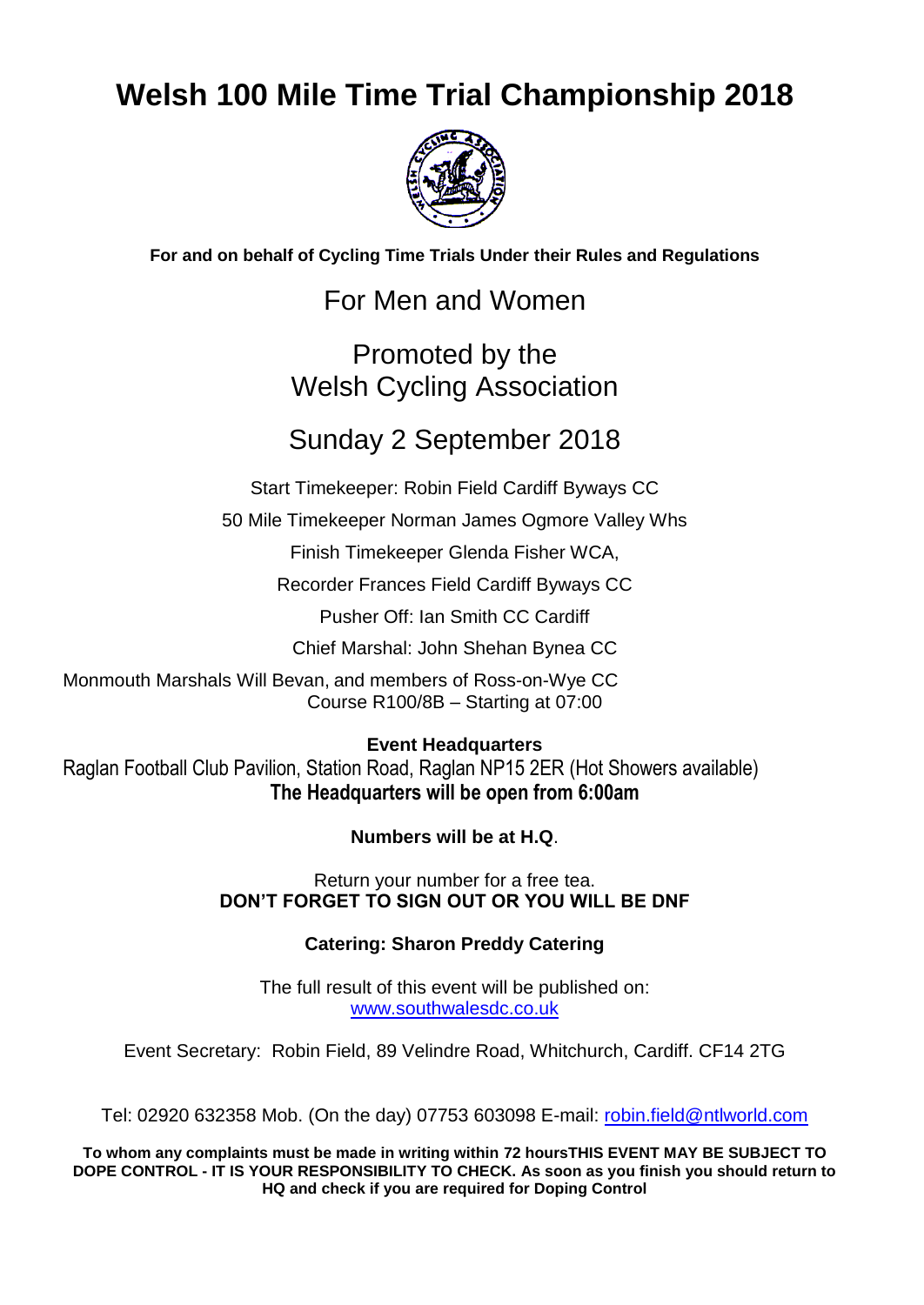# **Awards**

The Welsh Time Trial Champions will be presented with their trophies at the Annual Welsh Best All Rounder Lunch Sunday 4 November 2018 at **TRW Club Resolven**

Champions' Caps are presented at the conclusion of the event to the Welsh 100 Mile Champions. We appreciate that you may want to leave quickly, but please stay to applaud the Champions.

| Men's Champion.                                            | Charlie Alexander Book for 1 year WCA Plaque &<br>invitation to BAR lunch, C. Williams Shield |
|------------------------------------------------------------|-----------------------------------------------------------------------------------------------|
| $2nd$ & $3rd$                                              | <b>WCA Plaques</b>                                                                            |
| Fastest team of three<br>riders                            | Championship Team Shield (for 1 year) WCA Plaques &<br>invitations to BAR lunch               |
| Fastest Vet on<br>Standard                                 | <b>WCA Plaque</b>                                                                             |
| Women's Champion                                           | WCA Trophy for 1 year, WCA Plaque & invitation to BAR<br>lunch                                |
| Greatest Improvement<br>in the Last Three<br>Seasons (LTS) | <b>WCA Plaque</b>                                                                             |

Welsh Points Competition. Points are awarded in all the Welsh Championships (10, 25, 30, 50, 100 miles, 12 hour and Hill Climb) to riders from clubs affiliated to the Welsh Cycling Association. Rides in all events count to the total and awards are made to the six riders with the highest score.

This is not a one rider one award event

**If you are good enough to win it all – you get it all!**

**THERE WILL BE A FEED** (Courtesy of Abercynon RC) beyond Mitchel Troy before re-joining A40 Southbound (3 laps) at approx. 24, 54 and 85 miles for all riders. If you wish to leave bottles at HQ they must be clearly labelled. You will have to stop to pick up your own bottle.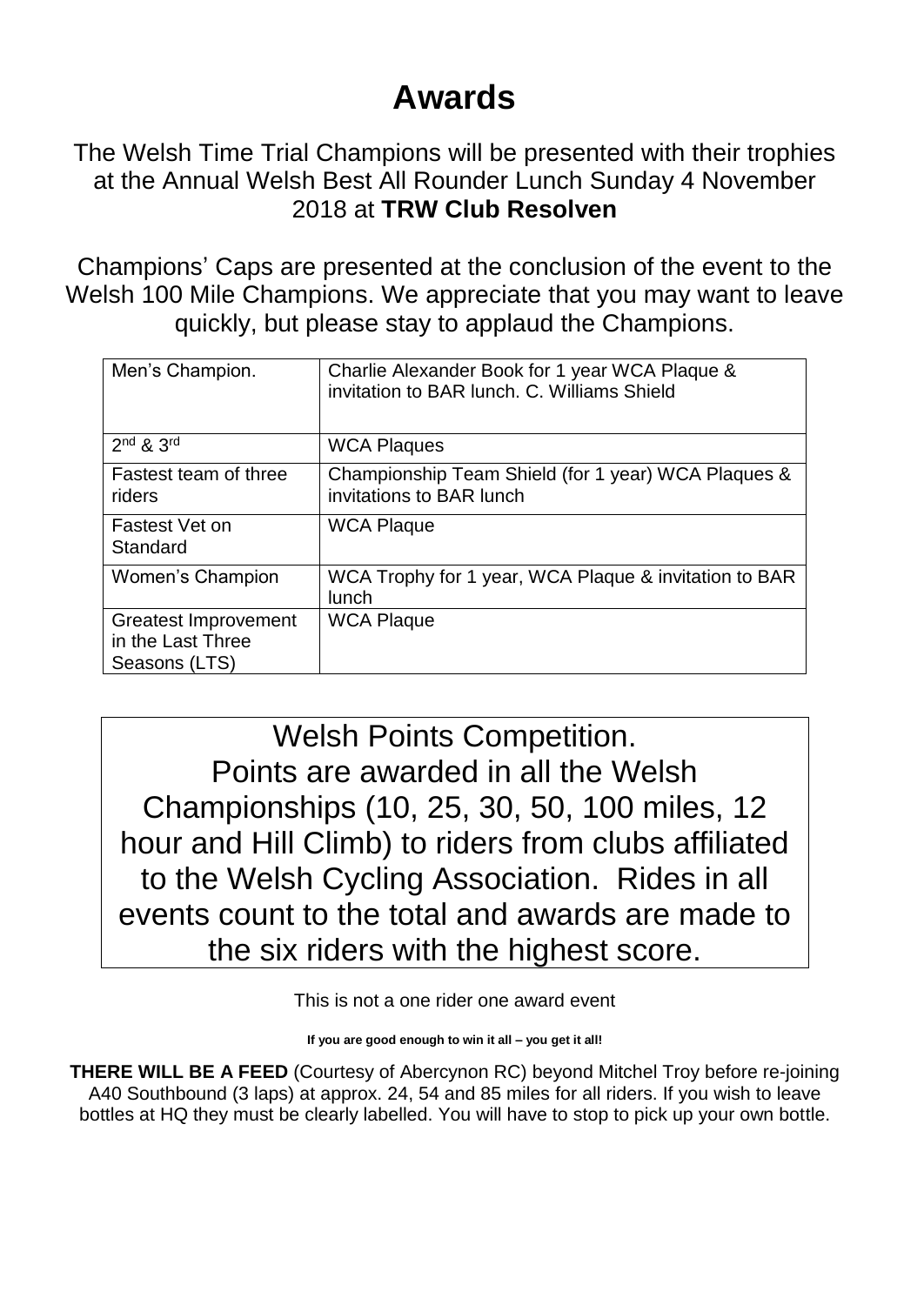**START at Clytha Park Bus Stop on unclassified road (old A40) opposite entrance to Clytha Park. Proceed westbound past Steel Horse Cafe to join B4598 to Hardwick roundabout (4.741 miles). Take 1st exit on A40 dual carriageway (Start of 1st circuit) to Raglan roundabout (12.226 miles). Take 2nd exit (straight on) to continue on A40 dual carriageway. Take left hand lane at Raglan interchange to continue on A40 dual carriageway towards Monmouth. Pass through tunnel and bear left to garage (19.346 miles)., turn left WITH GREAT CARE and follow B4293 and Unclassified road to Mitchel Troy. Rejoin A40 dual carriageway and after passing Raglan Services bear left (arrow) to continue on A40 to Raglan roundabout. Take 3rd exit A40 (straight on) to Hardwick roundabout Abergavenny . Encircle roundabout taking 6th exit (35.104 miles) to continue on**  $2^{nd}$  **circuit on A40 to Raglan (42.703 miles) – Monmouth (49.709 miles)-Mitchel Troy - Raglan - Hardwick roundabout Abergavenny. Circle roundabout (65.467 miles) to continue on 3rd circuit on A40 to Raglan - Monmouth - Mitchel Troy - Raglan - Hardwick roundabout (95.831 miles). Encircle roundabout to take 6th exit on A40 towards Raglan roundabout to FINISH in western end of 4th Layby at mark between 1st and 2nd drain covers (100.29 Miles) PLEASE ALLOW 20 MINUTES TO GET TO THE START**

#### **\*\*\*\*\*\*\*\*\*\* DIRECTIONS TO Start \*\*\*\*\*\*\*\*\*\***

From HQ turn left along Station Road for 0.5 mile. At T junction turn Left through Raglan Village for 400 yds to Raglan roundabout. Take 3rd exit signed Clytha (unclassified road) (DO NOT GO DOWN A40 DUAL CARRIAGEWAY.) Proceed along unclassified road, descend Clytha Cutting with care to junction signed Bettws Newydd. Start is at Bus Stop. Start is approx 4 miles **from HQ.**